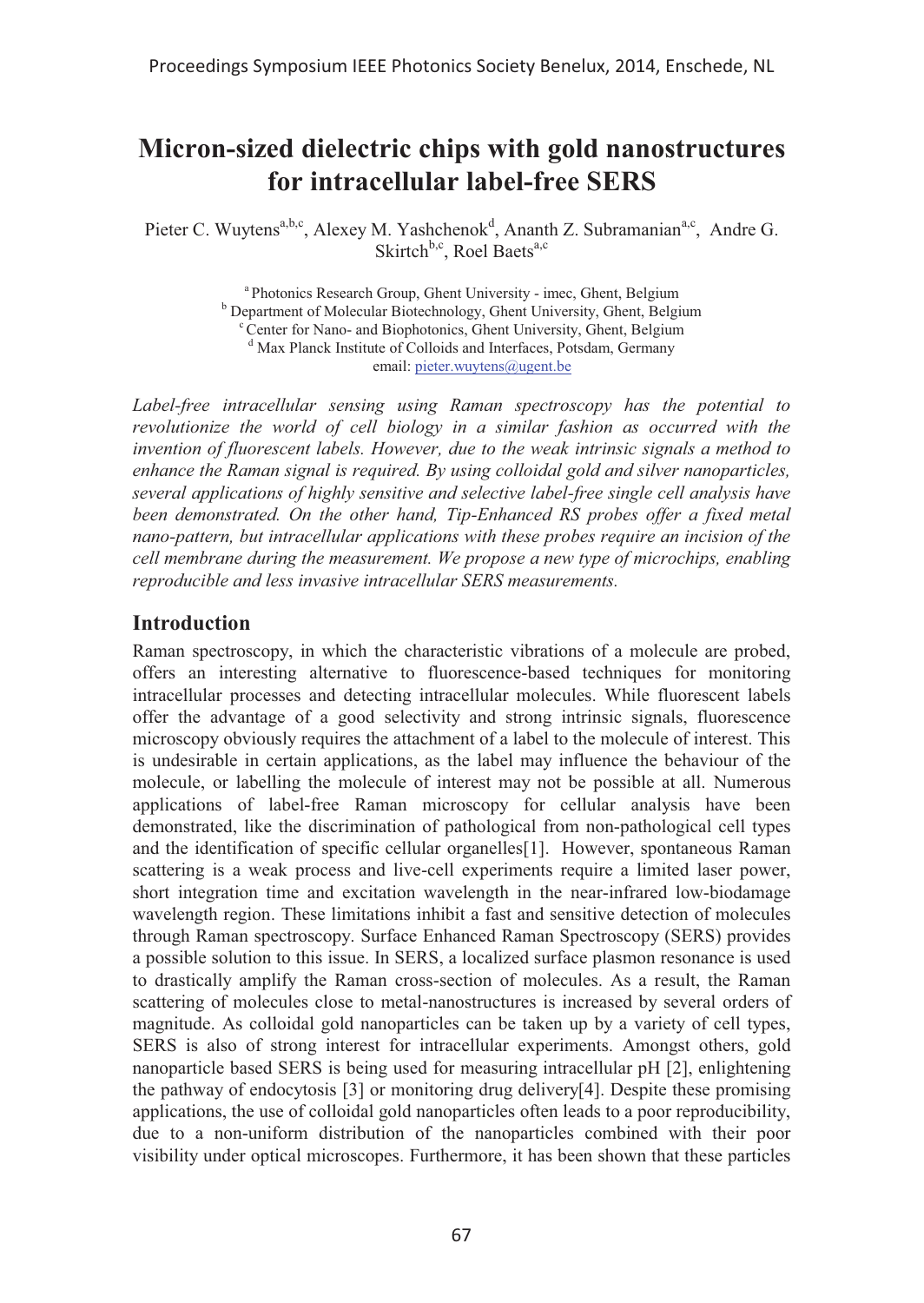tend to form clusters over time, strongly influencing the Raman enhancement factor [5]. This problem could be partially solved by using structures with a fixed and predefined metal configuration. This approach is being used in intracellular Tip-Enhanced Raman experiments [6], where a narrow gold- or silver- coated probe is pierced through the cell membrane. However this approach requires an incision of the cell membrane during measurement, which only allows short-term monitoring to limit cytotoxicity.

We propose a hybrid particle consisting of a planer silicon-nitride  $(Si<sub>3</sub>N<sub>4</sub>)$  chip decorated with a predefined gold nanopattern. As compared to colloidal nanoparticles and TERS, this approach does not suffer from particle aggregation while avoiding an incision of the cell membrane. In contrast to spherical microbeads[7], our planar structures offer an increased surface to volume ratio, which leads to a decreased consumption of cell-volume and possibly a more efficient cellular uptake. Furthermore these planar structures allow the use of top-down nano-antenna fabrication techniques. These features are an important step towards reproducible intracellular SERS experiments.

# **Planar microchips for intracellular SERS**

Silicon-nitride chips were fabricated by defining a large number of individual chips in a PECVD Si<sub>3</sub>N<sub>4</sub> layer through UV-contact lithography and reactive ion etching. Next the chips were released form the underlying silicon substrate using a potassium-hydroxide wet etch. While etching, the sample was centrifuged in order to separate the detached chips. The potassium-hydroxide etchant was washed out with water in at least five centrifugation steps. Next, positively charged 10nm gold nanoparticles were adsorbed onto the negatively charged  $Si<sub>3</sub>N<sub>4</sub>$  surface (figure 1a). In a second approach, the potential of using top-down lithography fabrication techniques was also demonstrated by fabricating nanotriangles through nanosphere lithography (figure 1b). Briefly, a monolayer of polystyrene beads was spincoated on the  $Si<sub>3</sub>N<sub>4</sub>$  surface. This monolayer was used as a mask for metal deposition. After lifting off these beads, a repetitive pattern of nanotriangles remains on the chip. Choosing the appropriate size of polystyrene beads and metal deposition thickness allows tuning the resonant wavelength to match the Raman pump and stokes-shifted wavelengths. We used 500nm diameter polystyrene beads (Microparticles GmBH), on which a 50nm thick gold layer was deposited using electron-beam deposition. Subsequently individual microchips were patterned and released as described above.



Fig. 1: SEM images of  $Si_3N_4$  chips coated with colloidal gold nanoparticles adsorbed to the  $Si_3N_4$ surface (a) and nanotriangles fabricated through nanosphere lithography.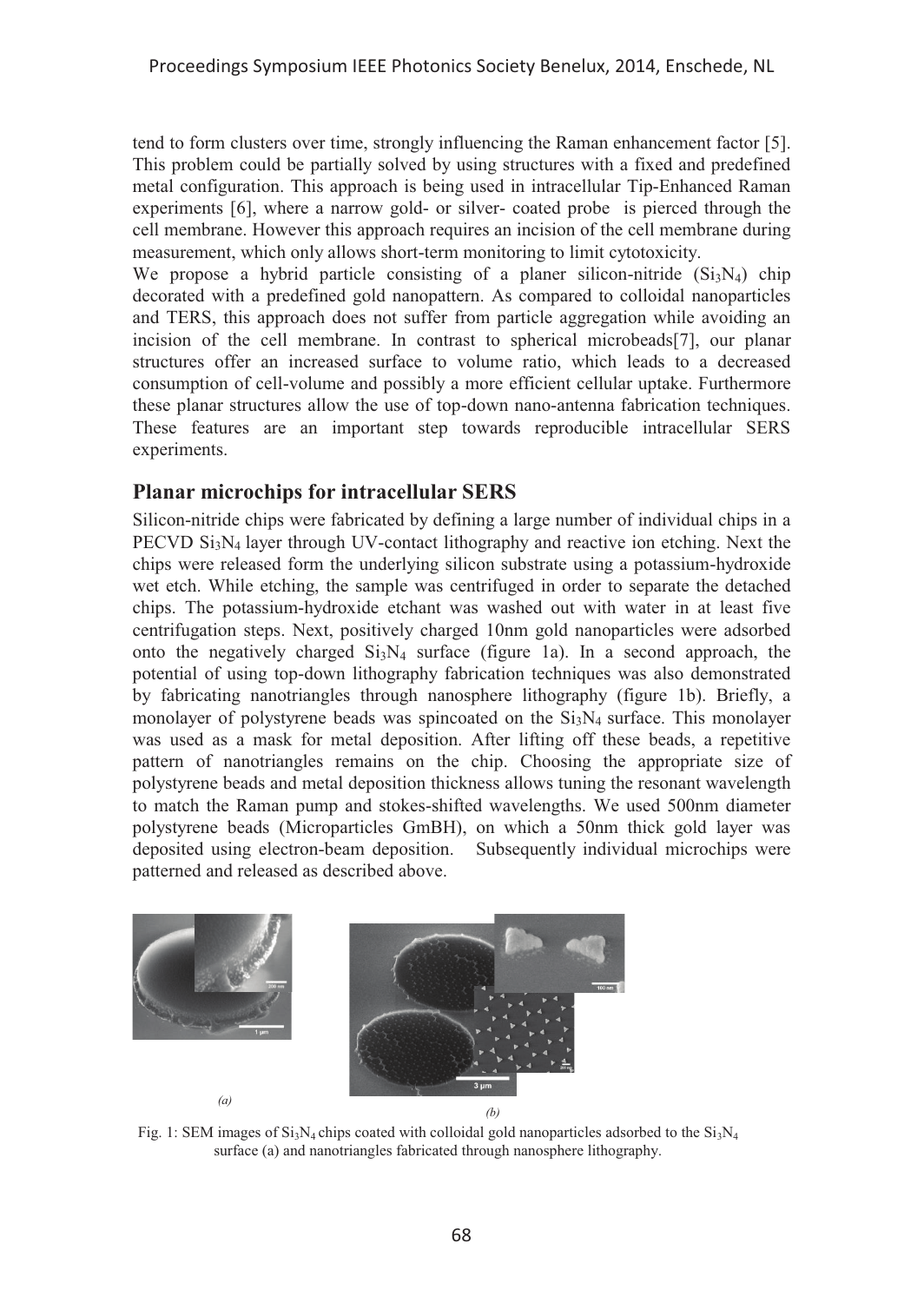Upon adding the microchips to a culture of fibroblast cells, the majority of these chips were incorporated by the cells after 24 hours. As shown in figure 2, the intracellular localisation of the microchips was confirmed by confocal fluorescence microscopy on live cells, were a fluorescently labelled  $Si<sub>3</sub>N<sub>4</sub>$  (FITC, Sigma) chip is clearly surrounded by the green labelled cellular membrane (WGA- Alexa Fluor 488, Life Technologies). We frequently observed cell division of cells containing microchips, indicating a low cytotoxicity of the chips. Further statistics are required to support this claim.



Fig. 2: Confocal microscopy confirms the uptake of FITC-labelled (yellow)  $Si<sub>3</sub>N<sub>4</sub>$  chips by human fibroblast cells, indicated by the WGA-labelled (green) membrane *(a)*. The corresponding transmission image is shown in *(b)*.

# **Label-free monitoring of capsule-enabled release**

The potential of our chips for in label-free drug delivery applications was demonstrated using correlative fluorescence and Raman microscopy for monitoring the intracellular delivery of foreign molecules. Polymer microcapsules were used for the delivery of these molecules to the cell, as reported earlier [8]. These microcapsules consist of a hollow core and a shell of alternating layers of oppositely charged polymers. Intermediate polymer layers contain gold nanoparticles in order to enable targeted release by laser-triggered heating. In this experiment, the microcapsules were loaded with a Rhodamine B isothiocyanate– Dextran dye (2kDa, 1mg/ml, Sigma), which shows strong fluorescence and a distinctive Raman spectrum. Both gold-nanoparticle decorated  $Si<sub>3</sub>N<sub>4</sub>$  chips (figure 1a) and loaded microcapsules were inserted into a normal human dermal fibroblast cell culture. Electroporation was used to enhance the uptake efficiency of the capsules. After uptake, a cell containing both a capsule and a microchip was picked out. First, the cargo of the microcapsule was released by focusing a laser-beam on the capsule at a power density of approximately  $30 \text{mW} \mu \text{m}^{-2}$  (figure 3a-b). The release of the cargo is confirmed by a loss of fluorescence from the capsule core. Subsequently, SERS spectra were collected from the surface of a microchip in the same cell  $(2mW\mu m^2)$ , 0.2 sec integration time). In the collected SERS-spectra, specific Raman peaks originating from the released dextran-rhodamin were detected (figure 3c). Other present peaks can be attributed to the complex environment of the cell and the stabilizers used during gold nanoparticle fabrication. A commercial Raman microscope